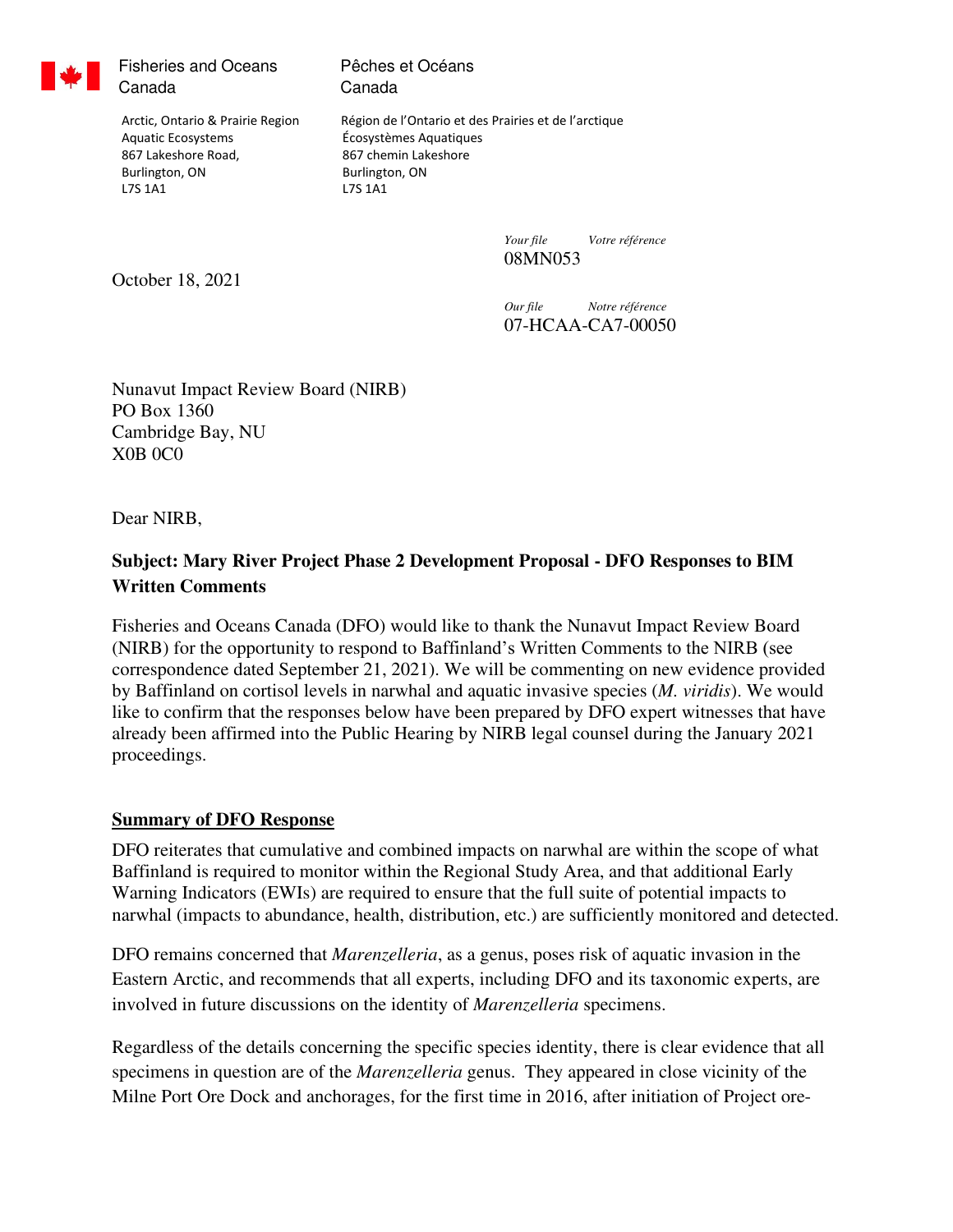related shipping. Thus, DFO still has concerns about their origins and their potential to become invasive.

Based on multiple lines of evidence, DFO considers introductions through Project shipping vectors to be the most likely explanation for the recent appearance of specimens of *Marenzelleria* spp. in the Project area.

As the sole operator at Milne Port, it is reasonable to assume that any new records of *Marenzelleria* spp*.,* at Milne Port, are attributable to Project-related activities. *Marenzelleria* spp*.* are known to be invasive in other marine ports. Therefore, DFO considers the genus to be a high-risk potential aquatic invasive species that has been introduced to the area, and that a genusspecific response plan should be developed.

A preliminary review of Baffinland's AIS Response Protocol has been undertaken. Overall, DFO is concerned that the AIS Response Protocol is insufficient, and notes that the Protocol should be finalized in consultation with DFO, the Marine Environmental Working Group (MEWG), and Inuit. A more in-depth Science Response is being prepared, and DFO will provide this to Baffinland and the MEWG once complete.

## **Detailed response: Cortisol levels in narwhal**

In an extensive section in their written submission, Baffinland makes the following comments with respect to a paper published by DFO scientists on cortisol levels in narwhal:

On pdf page 56 (comment 110 (a)) in regards to Watt et al. (2021), a paper on blubber cortisol levels in narwhal harvested from Eclipse Sound, Baffinland states: *"Without further details regarding the data included and potentially excluded from the study, it is not possible to determine if there is a correlation between cortisol levels and Project shipping, if this is a naturally occurring process, or if this is an artifact of a low sample size."*

On pdf page 57 (comment 110 (b)), it is stated: *"Baffinland has expressed its willingness to investigate this topic further, in collaboration with DFO, if the data from the study is released for further analysis. To-date, Baffinland's request for access to this data has been denied by DFO and it is not possible at this time to verify the information summarized in the study."*

On pdf page 57 (comment 110 (c)), Baffinland states: *"Extensive behavioural and acoustic monitoring conducted by Baffinland do not indicate that narwhal response to Project vessels is indicative of a 'high-stress' interaction that would result in significant increases in cortisol levels as a direct result of Baffinland's shipping operations."*

On pdf page 57 (comment 110 (e)), Baffinland states: *"There are a great number of other potential stressors on narwhals that could result in increased levels of cortisol in narwhal, including though not limited to, climate change, increased presence of predators and lack of prey availability. The potential impact of these ecological changes was briefly noted by Watt et al. (2021), but not quantified or further elaborated upon. The progressive increase in Baffinland's shipping operations between 2013 and 2019 was also not quantified by Watt et al. (2021)."*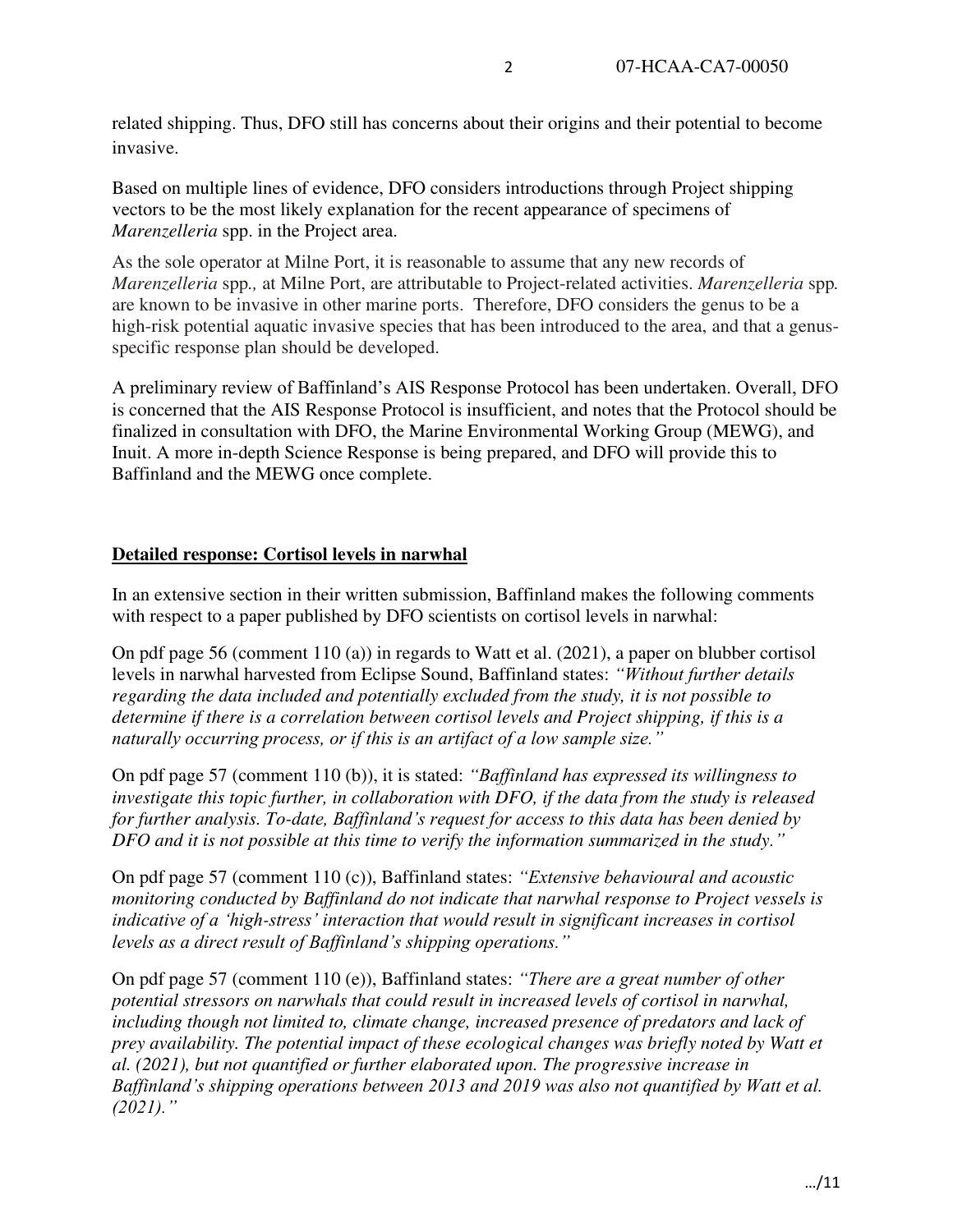## *Response to Baffinland's Written Comments*

DFO would like to clarify to the NIRB that the data used in Watt et al. (2021) is from a research project that is being conducted by a PhD student at the University of Calgary in partnership with DFO, ArctiConnextion, and local Inuit. As such, the specific data that Baffinland has requested is not DFO's data to share, and requires the permission of the primary researcher. The Department will continue to share the data and information that it can with Baffinland and other parties. To alleviate concerns related to sample size, DFO has attached a boxplot figure for the data used in Watt et al. (2021), which displays both the yearly distribution of the data and the sample size.

As stated in the paper, the data presented in Watt et al. (2021) show the results of cumulative sources of stress, thus the increase in blubber cortisol levels, post-commencement of shipping, cannot be directly attributed to Baffinland's shipping activities. DFO recognizes the behavioural and acoustic monitoring that Baffinland has completed to date in support of Mary River Project. However, narwhal have long life histories and additional monitoring is required in order to determine if there are impacts to narwhal over time from repeated annual exposure to shipping activities. DFO reiterates that cumulative and combined impacts on narwhal are within the scope of what Baffinland is required to monitor within the Regional Study Area, and that additional Early Warning Indicators (EWIs) are required to ensure that the full suite of potential impacts to narwhal (impacts to abundance, health, distribution, etc.) are sufficiently monitored and detected. Although cortisol may be a sufficient indicator of cumulative and combined stress in narwhal, there are other indicators that may be better suited to detect early warning signs of specific project-related impacts. These indicators should be selected based on discussions with the MEWG and Inuit. The addition of body condition monitoring to the narwhal monitoring programs, as noted by Baffinland on pdf page 63 of their Written Comments, is positive but may not be sufficient to achieve the goals of the program.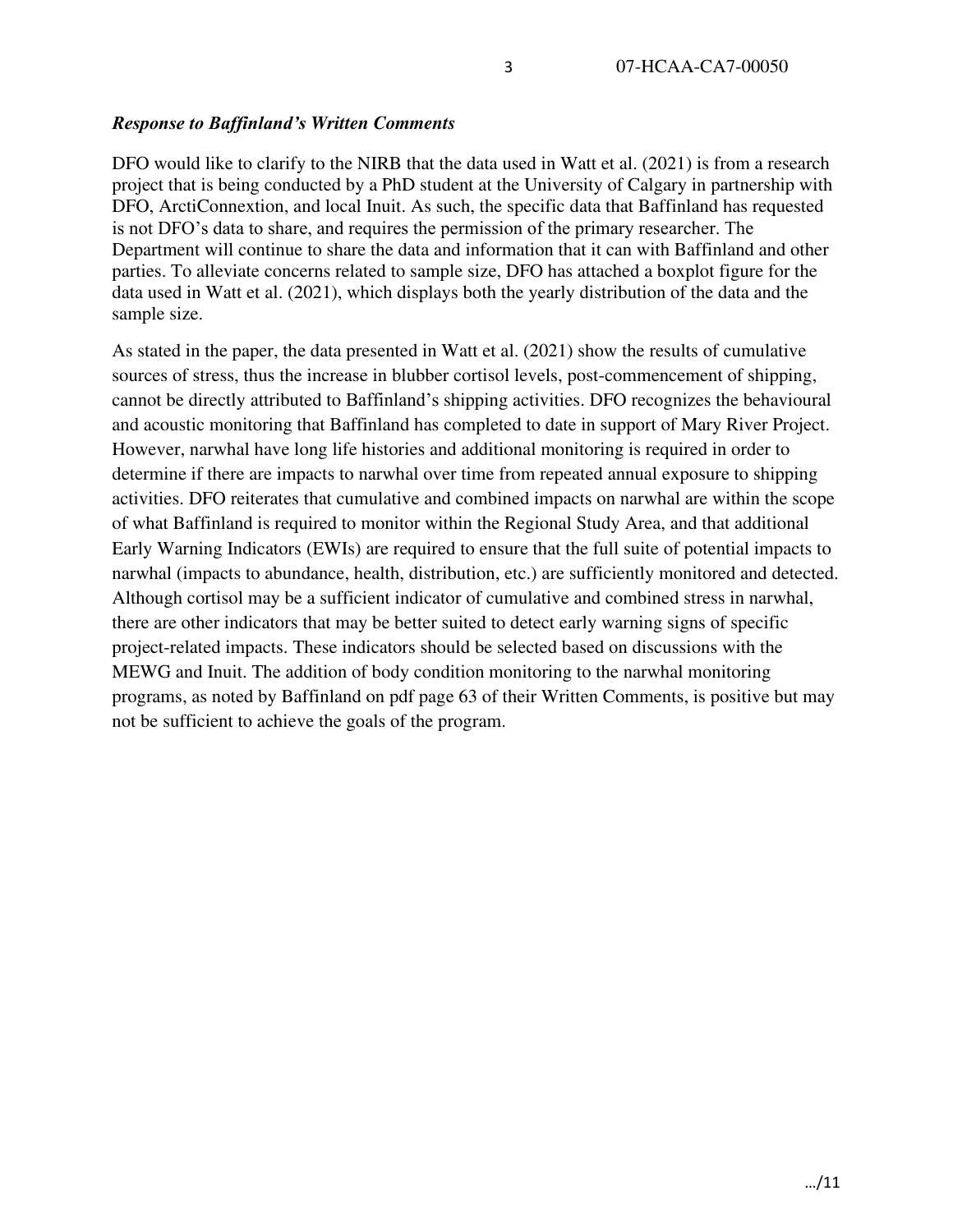

## **Detailed response: The status of** *M. viridis*

Baffinland provided an updated review of *Marenzelleria* specimens collected at Milne Port based on consultation from a third taxonomist who has specific expertise on the Spionid order of worms, which include *Marenzelleria*. Based on this consultation, a subset of four specimens from the 2020 MEEMP AIS program previously identified as *M. viridis* by two other taxonomy labs (Biologica and Laval), were identified as *M. arctia*. Overall, the updated technical memorandum on *Marenzelleria* specimens provides a greatly improved overview of available information on this genus, along with details regarding the sampling and identification history of specimens from this group of worms found in Milne Port through Baffinland's MEEMP and AIS Monitoring Program. Although this is a vast improvement, DFO remains concerned that *Marenzelleria*, as a genus, pose risk of aquatic invasion in the Eastern Arctic, and recommends that all experts, including DFO and its taxonomic experts, are involved in future discussions on the identity of *Marenzelleria* specimens.

Regardless of the details concerning the specific species identity, there is clear evidence that all specimens in question are of the Marenzelleria genus. They appeared in close vicinity of the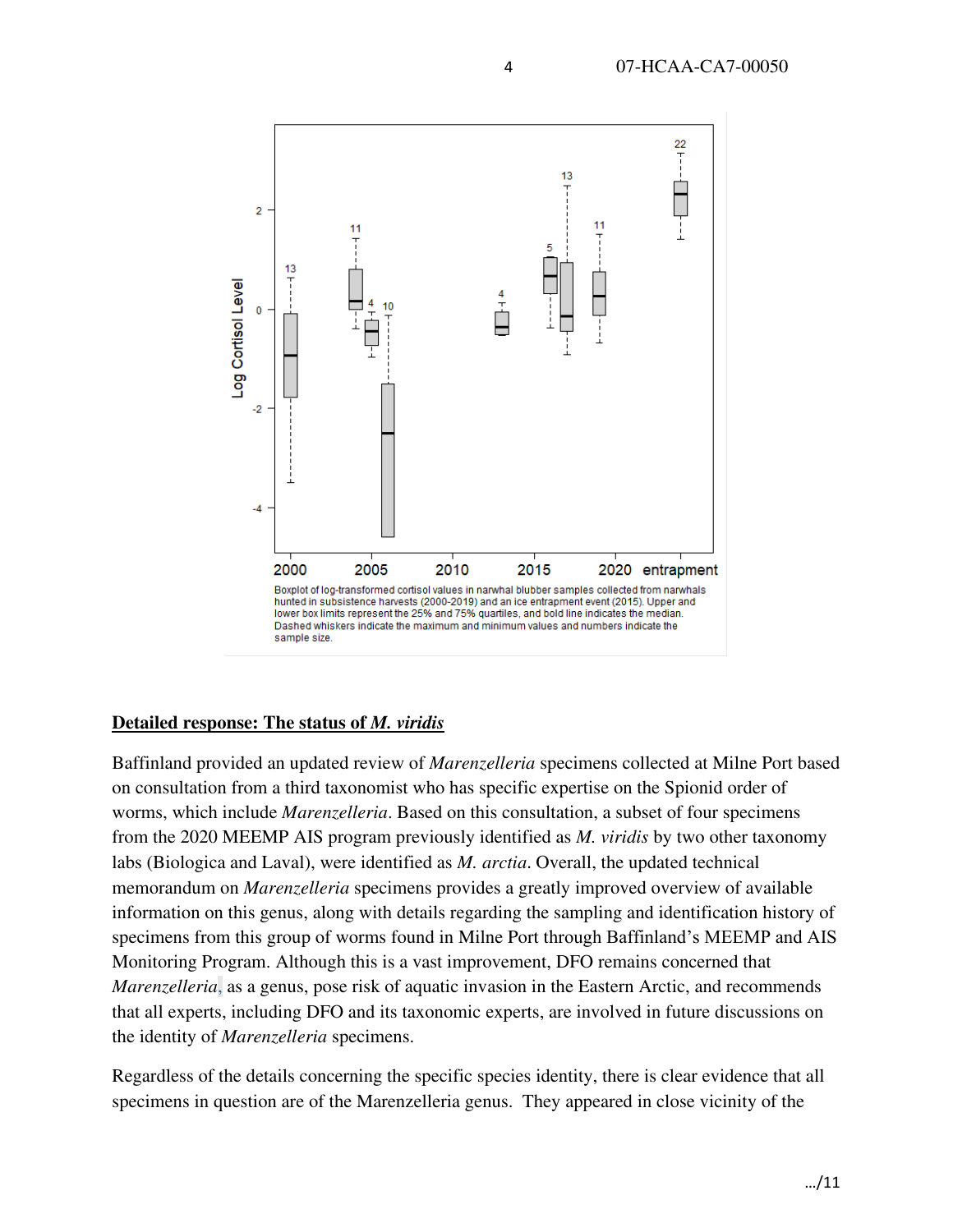Milne Port Ore Dock and anchorages, for the first time in 2016, after initiation of Project orerelated shipping. Thus, DFO still has concerns about their origins and their potential to become invasive.

Several species within the genus *Marenzelleria* (including *M. viridis* and *M. arctia*) are listed in global invasive species databases and are known for having invasive characteristics with populations that have reached high abundances in areas of northern Europe and elsewhere where they have been introduced and become invasive (Invasive Species Compendium 2021*;* Bastrop and Blank 2006; Fofonoff et al. 2021). This is clearly acknowledged on pdf page 3 of Golder's Technical Memorandum on the updated status of Marenzelleria spp. around Baffin Island (Reference No. 1663724-287-TM-Rev3-48000), with the statement that: "*Since the genus was first confirmed in the North Sea, invasions of one or more species (including M. viridis, M. neglecta and M. arctia) have been confirmed in the Pacific Ocean, North Sea, Baltic Sea, Barents Sea, White Sea and Sea of Azov (Bastrop and Blank 2006; ICES 2016; Fofonoff et al. 2021). Marenzelleria spp. are considered to be among the most successful invasive species in the Baltic Sea (ICES 2016)*: This is inconsistent with the statement on pdf page 23 of Baffinland's Written Comments (comment 32), which states: "*Marenzelleria arctia is a species that commonly occurs in the Arctic and is not considered invasive*".

Given that *Marenzelleria* spp. is known to become abundant in other introduced populations, it may be expected to do the same in the Milne Port area if introduced through Project shipping. If specimens detected to date are a 'recent' introduction, we can expect that their population(s) are in the 'lag' phase of establishment and could irrupt and become invasive if various thresholds are reached and conditions for success become optimal. This is well documented in other cases of so called 'sleeper' populations (Spear *et al.* 2021). Indeed, the 2020 MEEMP-AIS program survey results (Golder 2021) show that there has been an up to tenfold increase in relative abundance between 2019 and 2020 (from eight individuals/sample to up to 80 individuals/sample) at sites where the species had been detected, suggesting abundances are likely increasing since initial detections of the genus in 2016. Based on the history of this genus invading elsewhere, provided environmental conditions are suitable, there is a good chance it will do the same in Milne Port if it has been introduced. It is well demonstrated in the literature that a previous history of being invasive is a good predictor of invasiveness in new regions where a species is introduced (Hayes et al 2008).

Although Baffinland cites their 2020 MEEMP-AIS draft report (Golder 2021) with the statement: "...*increased sampling effort indicated no warning signs of invasion such as a decrease in community indicators (e.g., diversity, richness, evenness) in conjunction with an increase in the relative abundance of M. viridis. Rather benthic communities were shown to be diverse and well established throughout Milne Port"* (Technical Memo Reference No. 1663724- 287-TM-Rev3-48000)*,* DFO notes that not displaying certain invasive behaviours right away is what invasive species often do (Spear et al. 2021). Thus, one should expect a lag where benthic communities can remain unchanged for a long time (typically until after an introduced population irrupts) before to reacting to the incursion of an introduced species.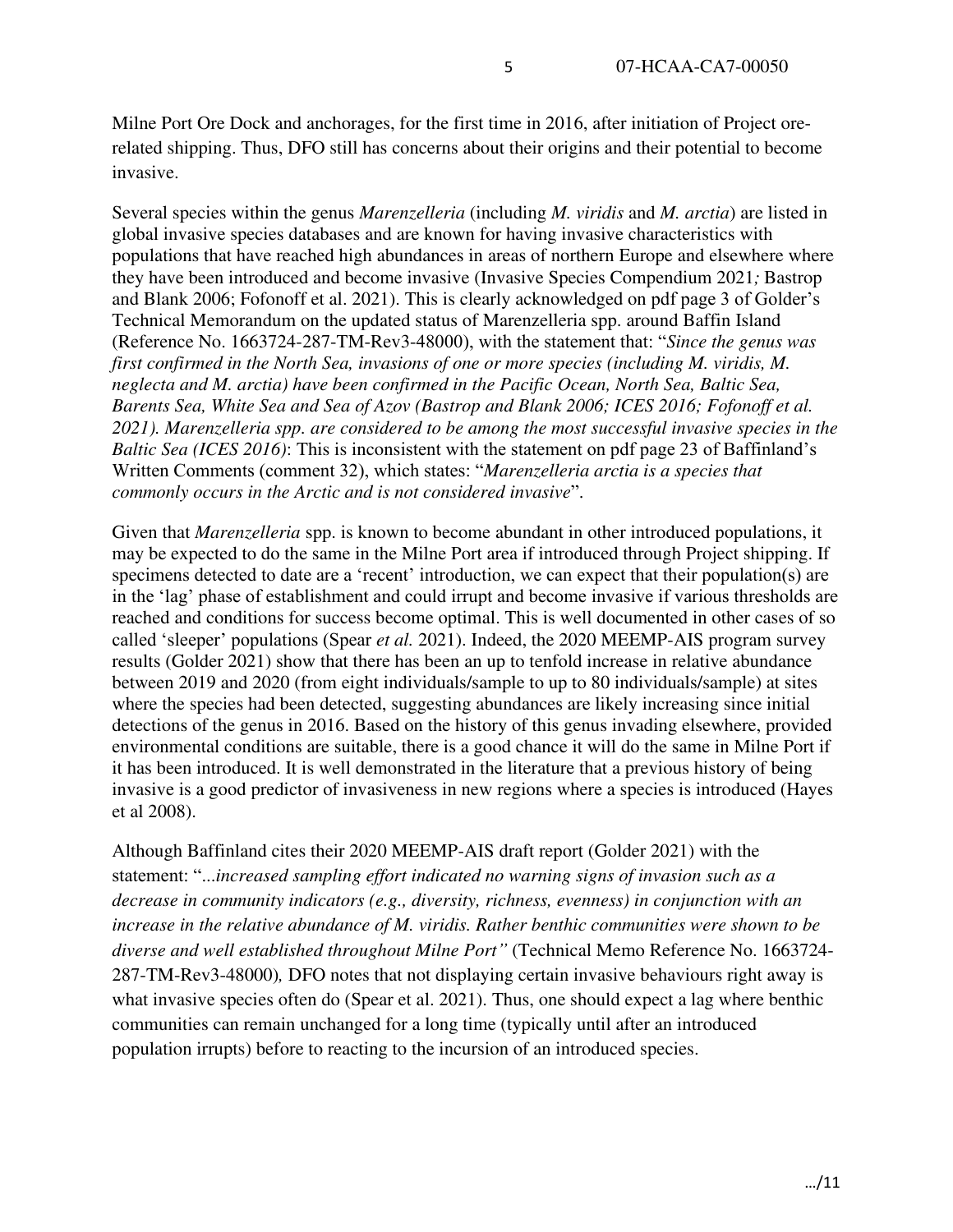Baffinland project vessels are known to transit mainly from ports in northern Europe, the region where *Marenzelleria* spp. including *M. viridis* and *M. arctia* are invasive (based on Transport Canada ballast reporting forms 2018-2019). Ballast water transport of larvae is thought to have been the main mode of introduction for *Marenzelleria* spp*.* (Molnar *et al.* 2008), with first records often made near ports (Leppäkoski and Olenin 2000). From the 1970s to the 1990s, at least three separate invasions of *Marenzelleria* spp. into the northeastern Atlantic have occurred, probably through ballast water discharges (Sikorski and Bick 2004; Bastrop and Blank 2006). Thus, potential of project vessels encountering and transporting larvae in ballast are high.

Both *M. viridis* and *M. arctia* are known to be cold tolerant and have characteristics that could allow for survival and reproduction under conditions present at Milne Port. For example, *M. viridis* survival has been experimentally demonstrated for several months at temperatures of  $0^{\circ}C$ (George 1966) and there are well established populations along the east coast north to Newfoundland (OBIS) where there is ice cover and winter water temperatures likely drop below 0°C. *M. viridis* can spawn at temperatures as low as 2°C and larvae can develop at 5°C (George 1966). Based on DFO sampling during August 2017, suitable conditions for reproduction are present near Milne Port (Howland et al., unpublished data). *M. arctia* populations occur throughout much of the coastal region in Alaska and Siberia (Sikorski and Bick 2004) where conditions would be expected to be comparable to those in the Milne Port area and high densities of individuals have been reported from Siberian waters ranging from  $-1.25$  °C to 19 °C (Sikorski and Bick 2004).

The sudden appearance of specimens from the genus *Marenzelleria* only in the area of the Ore Dock in 2016 following commencement of Project shipping, and their continued consistent occurrence in samples from this area thereafter, is a pattern consistent with recent introduction (Chapman and Carlton 1994; Campbell et al. 2018).

Reported occurrences of *Marenzelleria* spp*.* in the Canadian Arctic are few (see Figure 1 and Table 1), with *M. arctia* only reported from Alaska, west across Siberia and not in the Canadian Arctic (Sikorski and Bick 2004, also see Golder's Technical Memo 1663724-287-TM-Rev3- 48000 and references therein). Of further note, the only record of the *Marenzelleria* genus in the Canadian Eastern Arctic comes from an unpublished report of two specimens (identified as *M. viridis*; Table 1). These two specimens were collected in Southern Davis Strait, a distance of 1500 km from Milne Port that would require natural dispersal against the prevailing Baffin Island Current. Further, they were found at depths of 200-300 m, and 900-1000 m, far exceeding the normal range of less than 30 m *Marenzelleria spp*. are found in (Figure 2). Therefore, the validity of these identifications is highly questionable. Finally, the Arctic is a large geographic area, so while *M. arctia* occur elsewhere in the Arctic outside of Canada, evidence for natural connectivity to the project area is lacking. Therefore, based on multiple lines of evidence, DFO considers introductions through shipping vectors to be the most credible explanation for the recent appearance of specimens of *Marenzelleria* spp. in the project area.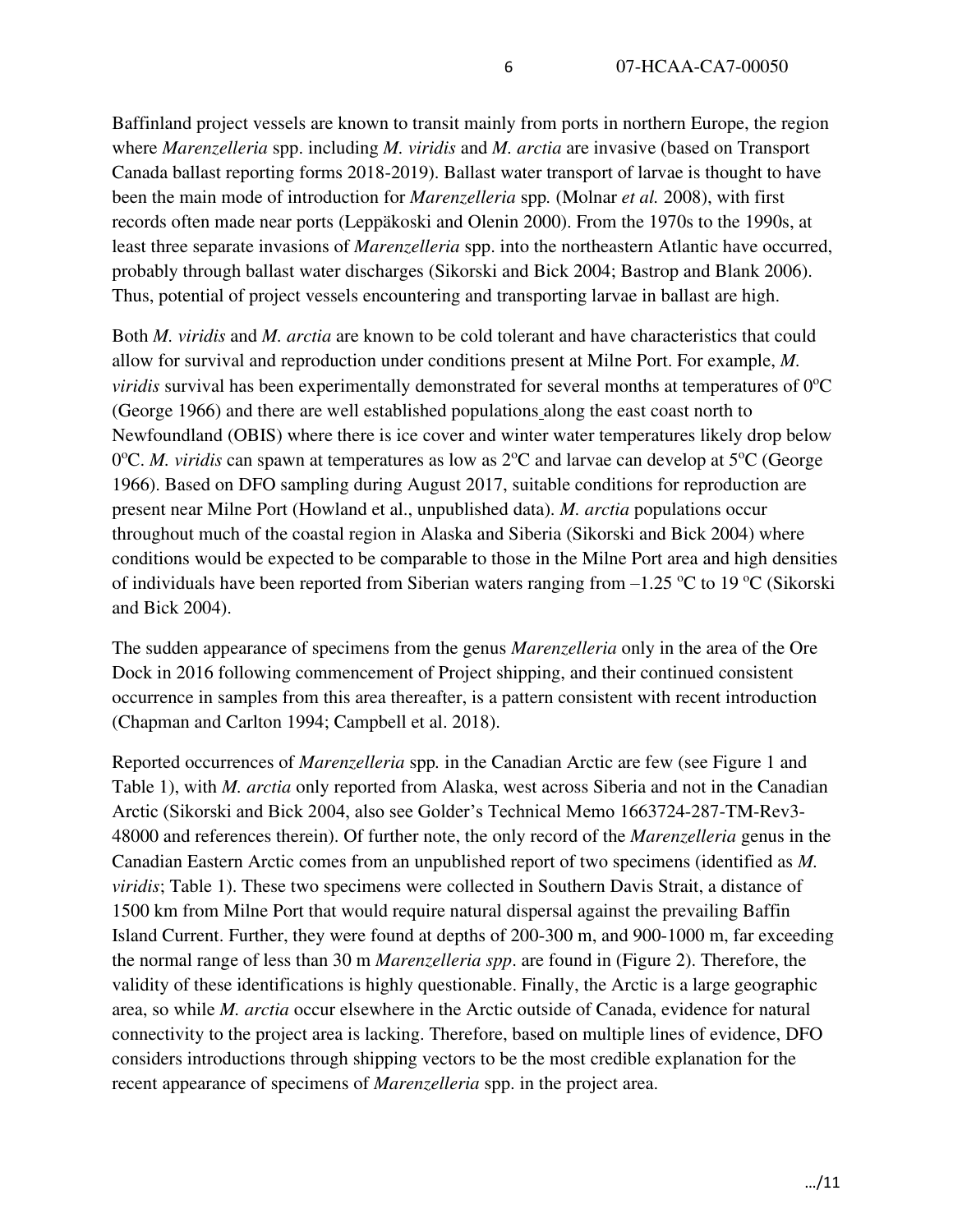It must be emphasized that although there may be records of a species in the Arctic, it does not mean that the species is not potentially invasive elsewhere in the Arctic. Further, it does not mean that Baffinland is not responsible for records and potential invasion of those species at Milne Port, where Baffinland is the sole operator. We support Baffinland's decision to "*continue to undertake targeted monitoring for this genus in Milne Port"*, (see comment 24 in their Written Comments)*,* and to share additional specimens with the Spionid Polychaete expert, Dr. Radashevsky, but would encourage dialogue with the other two taxonomic teams who identified specimens initially to ensure transparency and better understand reasons behind the differences in their identifications. We also support next steps of collection of specimens in Milne Port to confirm the species, but have concerns with the statement that "*Baffinland will treat all identified Marenzelleria specimens as having the potential to be invasive until the classification of M. arctia is confirmed through molecular methods"*, for the multiple reasons noted above. Even if specimens are confirmed to be *M. arctia*, this does not mean they are indigenous to the Regional Study Area (RSA) or the broader Canadian Eastern Arctic region or that introduction of the species is not Project-related as outlined below. DFO therefore recommends that population genetic studies also be conducted to identify potential origins of specimens from the RSA in relation to known distributions of indigenous and invasive populations of *Marenzelleria* spp..

According to Baffinland's AIS Response Protocol: *"An introduction is considered Projectrelated if a species/taxon was not documented in baseline surveys or if there are no documented occurrences in the Canadian Arctic prior to the commencement of shipping operations."* DFO is not aware of any records of *Marenzelleria* spp., particularly *M. viridis* and *M. arctia*, in Baffinland's baseline surveys. Further, Baffinland is the sole operator at Milne Port, and therefore it is reasonable to assume that any new records of *Marenzelleria* spp*.* at Milne Port are attributable to Baffinland. As noted above, *Marenzelleria* spp*.* are known to be invasive in other marine ports. As such, DFO considers *Marenzelleria* spp*.* to be a high-risk potential aquatic invasive species that has been introduced to Milne Port, and a genus-specific response plan should be developed. Taxa (optimally species level)-specific response plans should ideally be developed in advance of species introduction (as per commitment DFO 3.6.10 NEW). Barring this, they should be developed at first detection, prior to establishment and spread, in order to be as effective as possible in preventing further spread of potential AIS, making likelihood of successful eradication/control more difficult.

DFO has currently reviewing Baffinland's AIS Response Protocol (submitted March 22, 2021 in Baffinland's Post-Hearing Question Responses), and is preparing a Science Response that will be provided Baffinland and the MEWG once complete. DFO remains concerned that Baffinland's application of the AIS Response Protocol is inconsistent, and recommends that determination on whether or not a species is considered non-indigenous within the Project Area should be done in consultation with DFO and other relevant parties, and be based on information found in invasive species databases and relevant literature. Overall, DFO is of the opinion that the AIS Response Protocol needs considerable work to finalize, which should be done in consultation with DFO, the MEWG, and Inuit.

…/11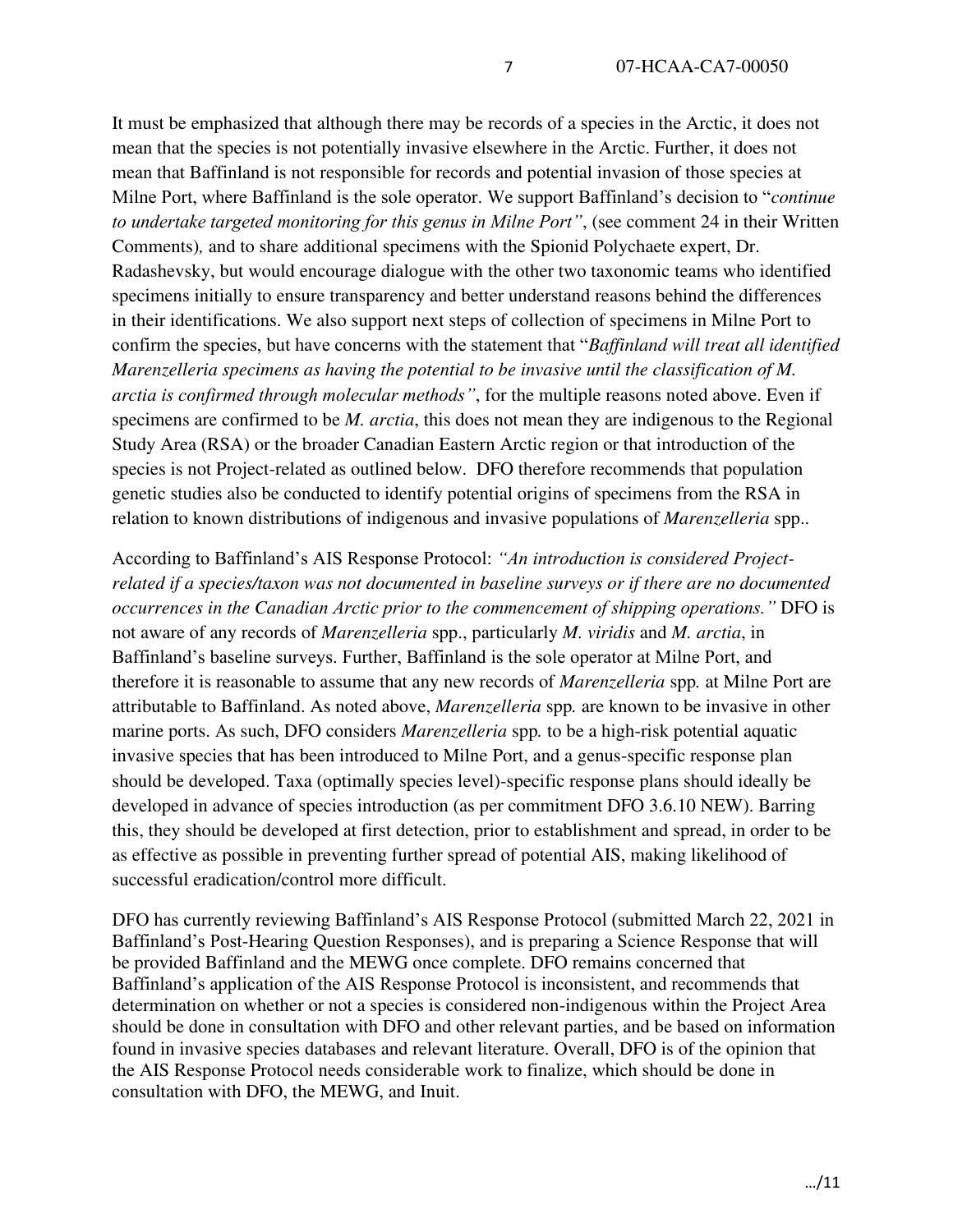If you have any questions with the content of this letter, please contact Alexandra Sorckoff by email at Alexandra.Sorckoff@dfo-mpo.gc.ca. Please refer to the file number referenced above when corresponding with the Program.

Sincerely,

 $\mathscr{W}$   $\mathscr{V}$ <br>Thomas Hoggarth

Regional Director, Aquatic Ecosystems Ontario & Prairie Region Fisheries and Oceans Canada

cc: Alexandra Sorckoff – DFO-FFHPP Gabriel Bernard-Lacaille – DFO-FFHPP Alasdair Beattie – DFO-FFHPP Marianne Marcoux – DFO Science Kimberly Howland – DFO Science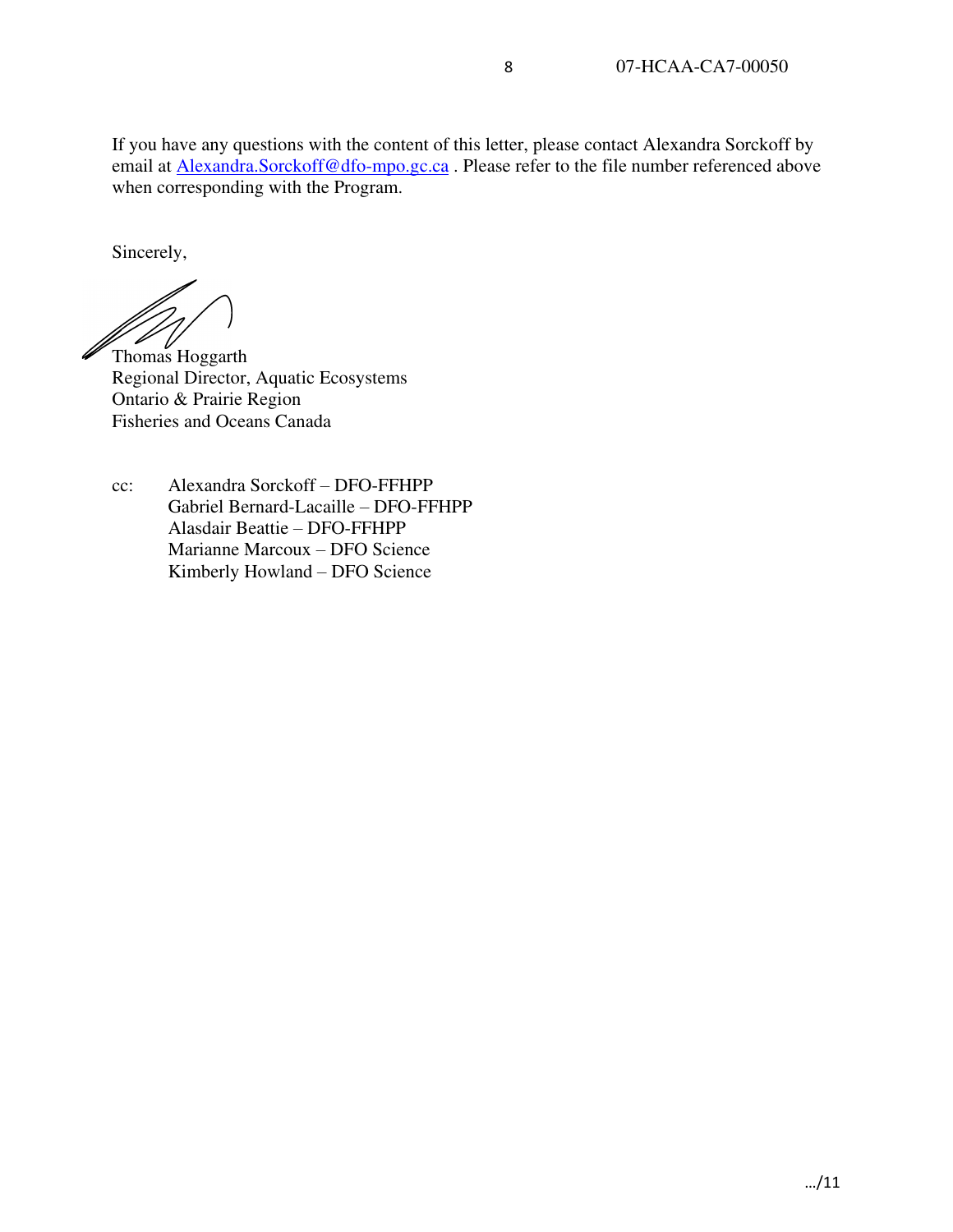

Figure 1. Map of Canadian Arctic records for *Marenzelleria spp*. Sources listed in Table Numbers on map correspond to sources and information listed in Table 1.

|  | Table 1. Location, number of specimens, collection dates, sources and additional information |  |  |  |  |
|--|----------------------------------------------------------------------------------------------|--|--|--|--|
|  | related to Canadian Arctic records for <i>Marenzelleria spp.</i>                             |  |  |  |  |

| Location            | Number of                   | Year      | Source               | Comments                            |  |  |
|---------------------|-----------------------------|-----------|----------------------|-------------------------------------|--|--|
|                     | specimens                   | collected |                      |                                     |  |  |
| 1.Tuktoyaktuk       | 4                           | 1975      | Miller et al. 2014   | Specimens from this location        |  |  |
| Harbor-Mason Bay    |                             |           |                      | originally identified as M. arctia, |  |  |
|                     |                             |           |                      | but entered in OBIS database as     |  |  |
|                     |                             |           |                      | M. viridis. Specimens being re-     |  |  |
|                     |                             |           |                      | examined by DFO (C. Nozeres)        |  |  |
| 2. Tuktoyaktuk      | 12                          | 1985-88   | Hopky et al. 1994    | Listed as Scolecolepides viridis,   |  |  |
| Harbor-Mason Bay    |                             |           | (same records cited) | re-examined specimens from          |  |  |
|                     |                             |           | by BIM as GBIF       | this locale identified as $M$ .     |  |  |
|                     |                             |           | 2021)                | neglecta (Sikorski and Bick         |  |  |
|                     |                             |           |                      | 2004)                               |  |  |
| 3. Gjoa Haven, King | Unknown                     | 2005-06   | Brown et al. 2011    | Specimens identified as M.          |  |  |
| Willian Island      |                             |           |                      | viridis. Primary author has been    |  |  |
|                     |                             |           |                      | contacted by DFO to review          |  |  |
|                     |                             |           |                      | identification methods and          |  |  |
|                     |                             |           |                      | request access to specimens if      |  |  |
|                     |                             |           |                      | available                           |  |  |
| 4. Southern Davis   | $\mathcal{D}_{\mathcal{L}}$ | 1977      | Conover and          | Only records of genus               |  |  |
| Strait              |                             |           | Stewart 1978 (same   | Marenzelleria (identified as M.     |  |  |
|                     |                             |           | records cited by     | viridis) in eastern Arctic;         |  |  |
|                     |                             |           | <b>BIM</b> as Cusson | specimens found at depths (200-     |  |  |
|                     |                             |           | 2018)                | 1000 m) far exceeding normal        |  |  |
|                     |                             |           |                      | reported range of <30 m             |  |  |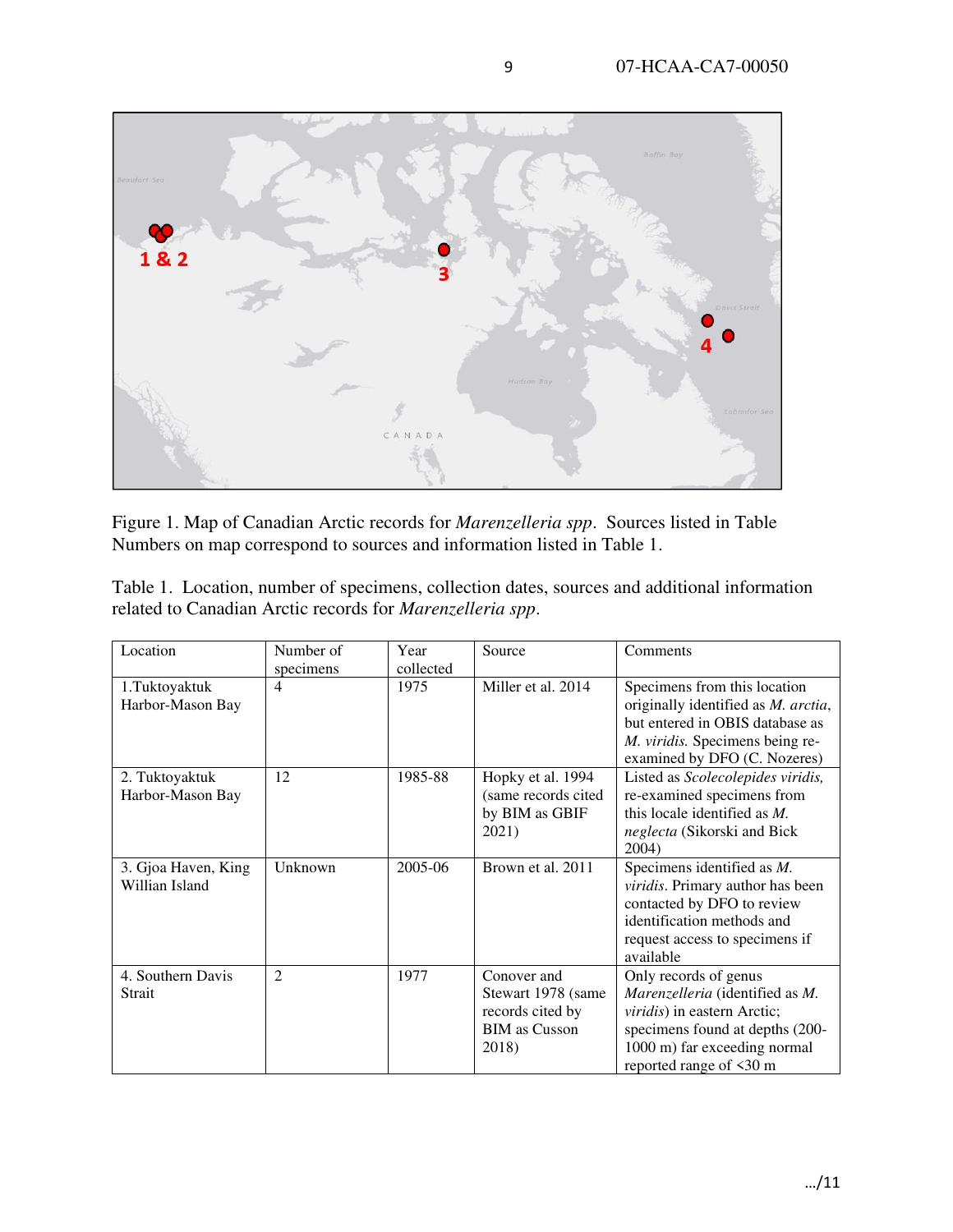

Figure 2. Frequency of *Marenzelleria* records by sample depth based on global OBIS records

## **Literature Cited**

- Bastrop, R. & Blank, M. 2006. Multiple Invasions A Polychaete Genus Enters the Baltic Sea. Biological Invasions 8: 1195-1200.
- Brown, T.M., Edinger, E.N., Hooper, R.G., Belliveau, K. 2011. Benthic Marine Fauna and Flora of Two Nearshore Coastal Locations in the Western and Central Canadian Arctic. Arctic 64(3): 281-301.
- Conover & Stewart. 1978. Marine benthic invertebrates of the Southern Davis Strait and Ungava Bay. Arctic petroleum operators association projects, Report for Imperial Oil Ltd, Aquitaine Co. Of Canada Ltd. and Canada cities services Ltd.
- Fofonoff, P.W., Ruiz, G.M., Steves, B., Simkanin, C., & Carlton, J.T. 2021. National Exotic Marine and Estuarine Species Information System. [http://invasions.si.edu/nemesis.](http://invasions.si.edu/nemesis) Access Date: 2021-05-03.
- Golder (Golder Associates Ltd.) (2021). 2020 Marine Environmental Effects Monitoring Program (MEEMP) and Aquatic Invasive Species (AIS) Monitoring Program. Report No. 1663724-281-R-RevB-34000. Mary River Project. Oakville, ON: Baffinland Iron Mines Corporation.
- Hayes, K.R. & Barry, S.C. 2008. Are there any consistent predictors of invasion success? Biol Invasions 10(4):483–506.
- Hopky, G.E., Lawrence, M.J., and Chiperzak, D.B. 1994. NOGAP B2, Data on the Meio- and Macrobenthos, and related bottom sediments from Tuktoyaktuk Harbour and Mason Bay, N.W.T., March, 1985 to 1988. Canadian Data Report of Fisheries and Aquatic Sciences 939.